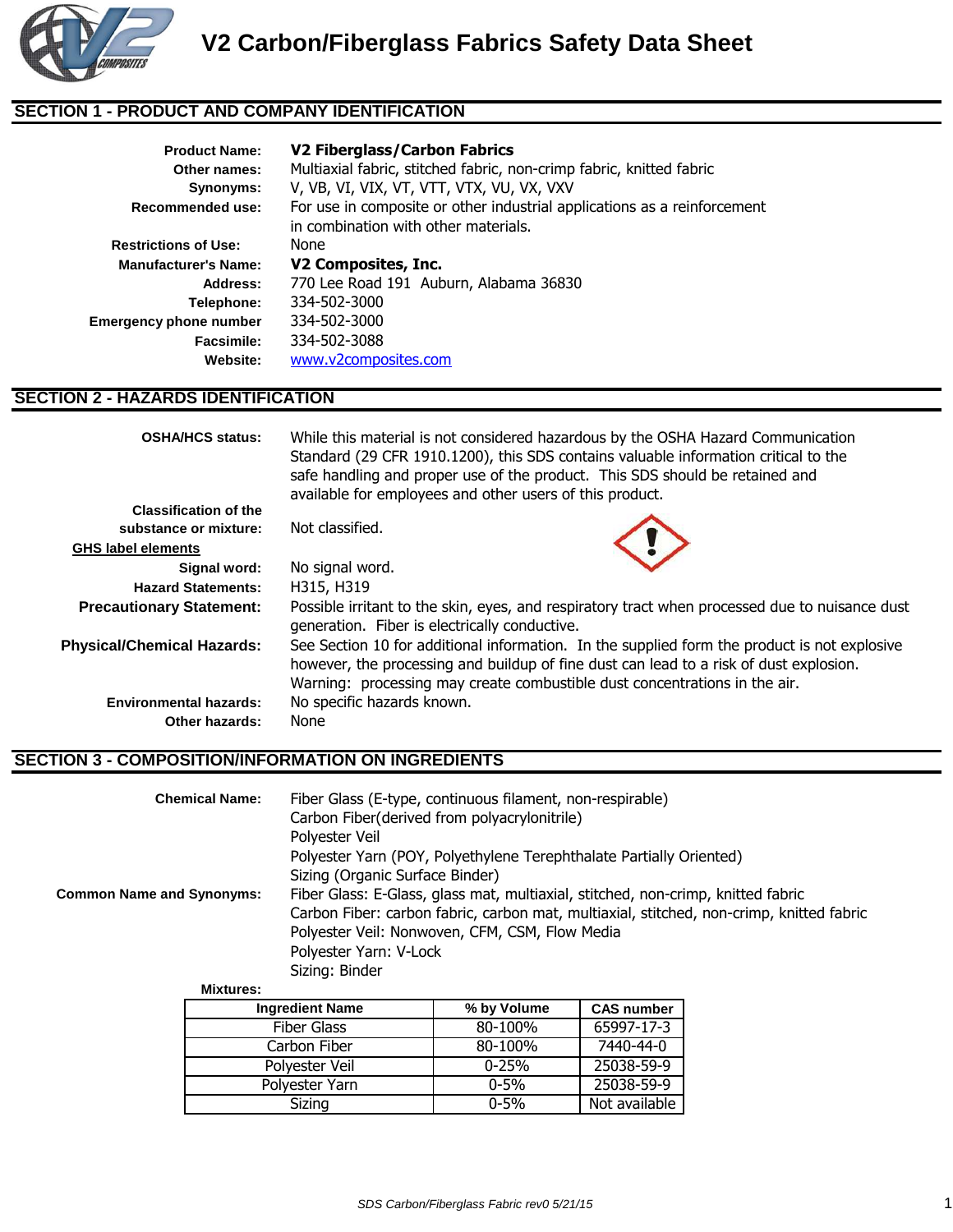

#### **SECTION 3 - COMPOSITION/INFORMATION ON INGREDIENTS**

Any concentration shown as a range is to protect confidentially or is due to batch variation.

**There are no additional ingredients, present which, within the current knowledge of the supplier and in the concentrations applicable, are classified as hazardous to health or the enviroment and hence require reporting in this section.**

**Occupational exposure limits, if available, are listed in Section 8.**

## **SECTION 4 - FIRST AID MEASURES**

#### **Relevant routes of exposure**

| Inhalation:          | Remove from area to fresh air. If symptoms persist, contact a poison control center,<br>emergency room, or a physician for treatment information.                                                                                                                   |
|----------------------|---------------------------------------------------------------------------------------------------------------------------------------------------------------------------------------------------------------------------------------------------------------------|
| <b>Eye Contact:</b>  | Remove contact lens and pour a gentle stream of warm water through the affected area<br>for 15 minutes. Do not rub or scratch eyes. If irritation persists, contact a poison<br>control center, emergency room, or physician as further treatment may be necessary. |
| <b>Skin Contact:</b> | Remove contaminated clothing and shoes. Run cold water over the affected ares for 15<br>minutes with mild soap, Do not use warm water. DO NOT rub or scratch affected area.<br>If irritation persists or glass fiber becomes embedded, seek medical attention.      |
| Ingestion:           | Gently wipe or rinse the inside of the mouth with water. Sips of water can be given. Never<br>give anything by mouth to an unconscious person. Contact a poison control center,<br>emergency room, or physician for treatment information.                          |
|                      |                                                                                                                                                                                                                                                                     |

#### **SECTION 5 - FIRE FIGHTING MEASURES**

| <b>Suitable Extinguishing Media:</b><br><b>Unsuitable Extinguishing Media:</b><br>Specific Hazards from the chemical<br>during a fire: | Dry chemical powder<br>Full water jet<br>Carbon monoxide, nitrogen oxides                                                                                                                                                                                                                                                                                                                                                                                                              |
|----------------------------------------------------------------------------------------------------------------------------------------|----------------------------------------------------------------------------------------------------------------------------------------------------------------------------------------------------------------------------------------------------------------------------------------------------------------------------------------------------------------------------------------------------------------------------------------------------------------------------------------|
| Hazardous thermal decomposition<br>products:                                                                                           | Fiberglass and carbon will not burn, but smoking of the product may occur at approx. 400-500 F<br>(approximately 200-260 deg C) due to decomposition of the surface binder. Surface binders<br>may decompose in a fire situation and release carbon monoxide, carbon dioxide and water.<br>Additionally, there are many chemicals that can evolve during any partial decomposition of<br>chemical products. The amounts or identities cannot be predicted and can differ in each case. |
| Special protective equipment for fire-<br>fighters:                                                                                    | Fiberglass will not support combustion, but in a sustained fire, proper protection such as a<br>self-contained breathing apparatus (SCBA) and full firefighting gear should be worn.                                                                                                                                                                                                                                                                                                   |
| <b>Additional information:</b>                                                                                                         | Fire residues and contaminated firefighting water must be disposed of in accordance with local<br>regulations.                                                                                                                                                                                                                                                                                                                                                                         |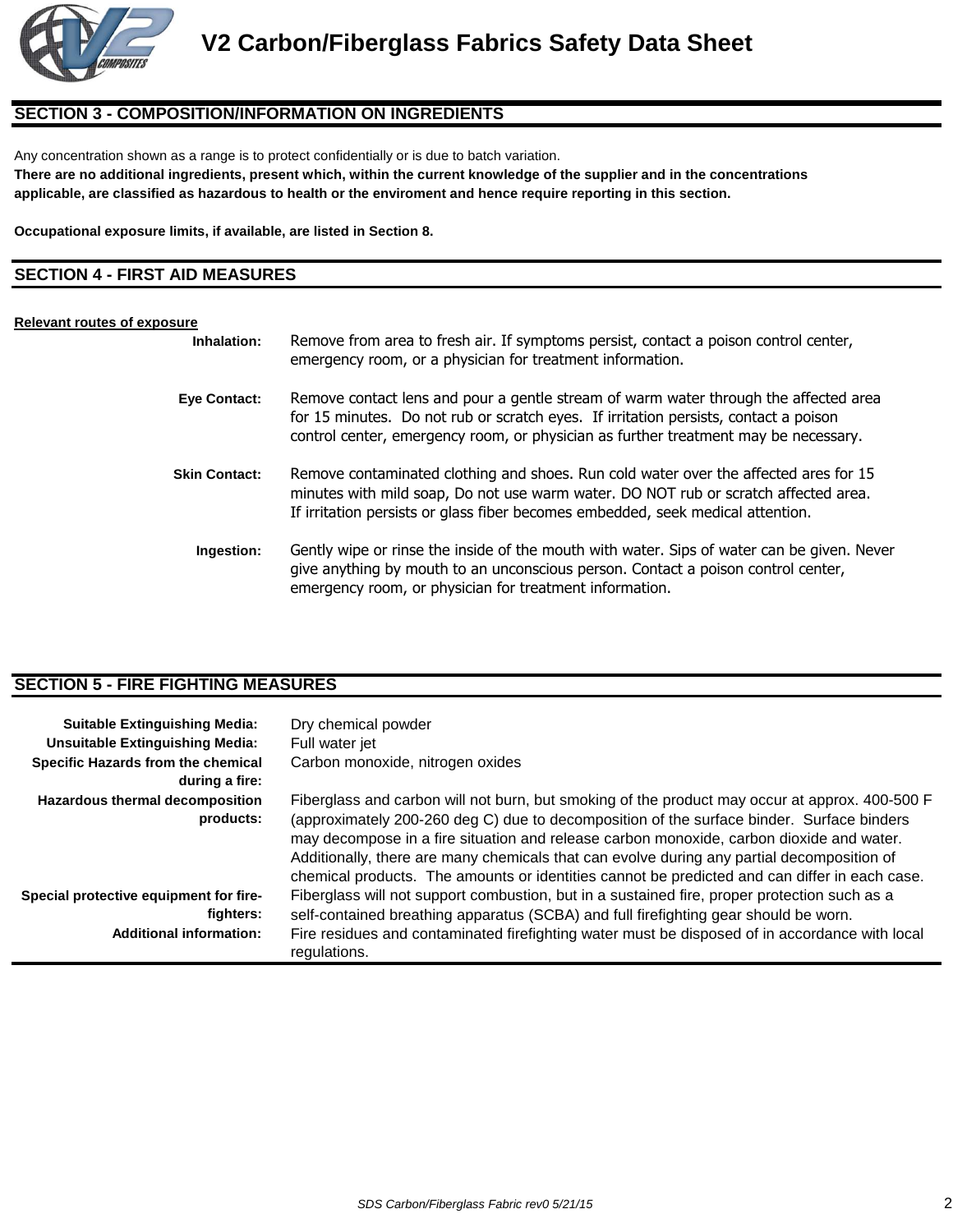

#### **SECTION 6 - ACCIDENTAL RELEASE MEASURES**

| <b>Personal Precautions:</b><br><b>Environmental Precautions:</b> | Use personal protection equipment recommended in Section 8.<br>No special precautions are needed in case of a release or spill.                                        |  |  |  |
|-------------------------------------------------------------------|------------------------------------------------------------------------------------------------------------------------------------------------------------------------|--|--|--|
| <b>Containment:</b>                                               | This material will settle out of the air. Prevent from spreading by covering.                                                                                          |  |  |  |
| Methods for clean up:                                             | Use an industrial vacuum cleaner with a high efficiency filter to clean up dust<br>Sweep or gather up material and place in proper container for disposal or recovery. |  |  |  |
|                                                                   | Use vacuuming or wet sweeping methods instead of dry sweeping.                                                                                                         |  |  |  |

## **SECTION 7 - HANDLING AND STORAGE**

| Handling:                        | Avoid dust formation, do not breath dust and wear personal protective equipment.                                                                                                                                                                                                                                                                                               |
|----------------------------------|--------------------------------------------------------------------------------------------------------------------------------------------------------------------------------------------------------------------------------------------------------------------------------------------------------------------------------------------------------------------------------|
| Advice on general hygiene:       | Eating, drinking and smoking should be prohibited in areas where this material is handled,<br>stored and processed. Workers should wash hands and face before eating drinking<br>and smoking. Remove contaminated clothing and protective equipment before entering eating<br>areas. See also Section 8 for additional information on hygiene measures.                        |
| Advice on storage compatibility: | Do not store together with oxidizing agents.                                                                                                                                                                                                                                                                                                                                   |
| Storage:                         | Store at or below 25 degrees Celsius (77*F) and relative humidity about 65% for optimum<br>performance. Electrical equipment, enclosures and circuits in or near areas where carbon<br>fibers are used should be protected against infiltration or contact with airborne particles or<br>filaments. Carbon fiber is electrically conductive and may cause an electrical short. |

#### **SECTION 8 - EXPOSURE CONTROLS/PERSONAL PROTECTION**

**8-hour Time Weighted Average (TWA); 15-minute Short-Term Exposure Limit (STEL)**

**Exposure Limits:**

| <b>OSHA:</b><br>15mg/m3 TWA  | 5mg/m3 TWA (respirable dust)<br>15mg/m3 TWA (total dust)                                                                                                                                                                                                                                                                                                                                                            |  |  |  |  |  |
|------------------------------|---------------------------------------------------------------------------------------------------------------------------------------------------------------------------------------------------------------------------------------------------------------------------------------------------------------------------------------------------------------------------------------------------------------------|--|--|--|--|--|
| <b>ACGIH TLV:</b>            | TWA: 1f/cc Form: Continuous filament glass fibers<br>TWA: 5mg/m3, Inhalable form: Continuous filament glass fibers<br>TWA: 3mg/m3 Form: Respirable<br>TWA: 10mg/m3 Form: Total dust                                                                                                                                                                                                                                 |  |  |  |  |  |
| <b>ACGIH TLV US 6/13:</b>    | TWA: 5mg/m3 8 hours, Form: Inhalable fraction<br>TWA: 1f/cc 8 hours. Form: Respirable fibers: length greater than 5uM; aspect ratio equal to or greater than<br>3:1 as determined by the membrane filter method at 400-450x magnification(4-mm objective) phase contrast<br>illumination.                                                                                                                           |  |  |  |  |  |
| <b>Engineering Controls:</b> | Use local exhaust or general room/dilution ventilation sufficient to maintain employee<br>exposure below permissible exposure limits.                                                                                                                                                                                                                                                                               |  |  |  |  |  |
| <b>Eye Protection:</b>       | Standard safety glasses with side shields.                                                                                                                                                                                                                                                                                                                                                                          |  |  |  |  |  |
| <b>Skin Protection:</b>      | Mechanical irritation accompanied by itching or dermal effects may occur from exposure to material.<br>Protective clothing such as loose fitting long sleeved shirts that covers base of neck, long pants and gloves<br>made of impervious materials to cover skin areas and prevent irritation. Skin irritation is known to occur<br>at pressure points, such as around neck, wrist, or waist and between fingers. |  |  |  |  |  |
| <b>Hand Protection:</b>      | Butyl Rubber, >120 min (EN 374)                                                                                                                                                                                                                                                                                                                                                                                     |  |  |  |  |  |
| <b>Hygiene Measures:</b>     | Wash hands before and after breaks. Wear clean, body-covering clothing. Good personal hygiene and the use<br>of barrier creams, caps, protective gloves, cotton coveralls or long sleeved loose fitting clothing will maximize<br>comfort. Vacuum equipment may be used to remove fibers from clothes. Work clothing should be laundered<br>separately form other clothing before reuse.                            |  |  |  |  |  |
|                              | Respiratory Protection: Breathing apparatus in the event of high concentrations, filter N95.<br>Short term: filter apparatus, filter N95                                                                                                                                                                                                                                                                            |  |  |  |  |  |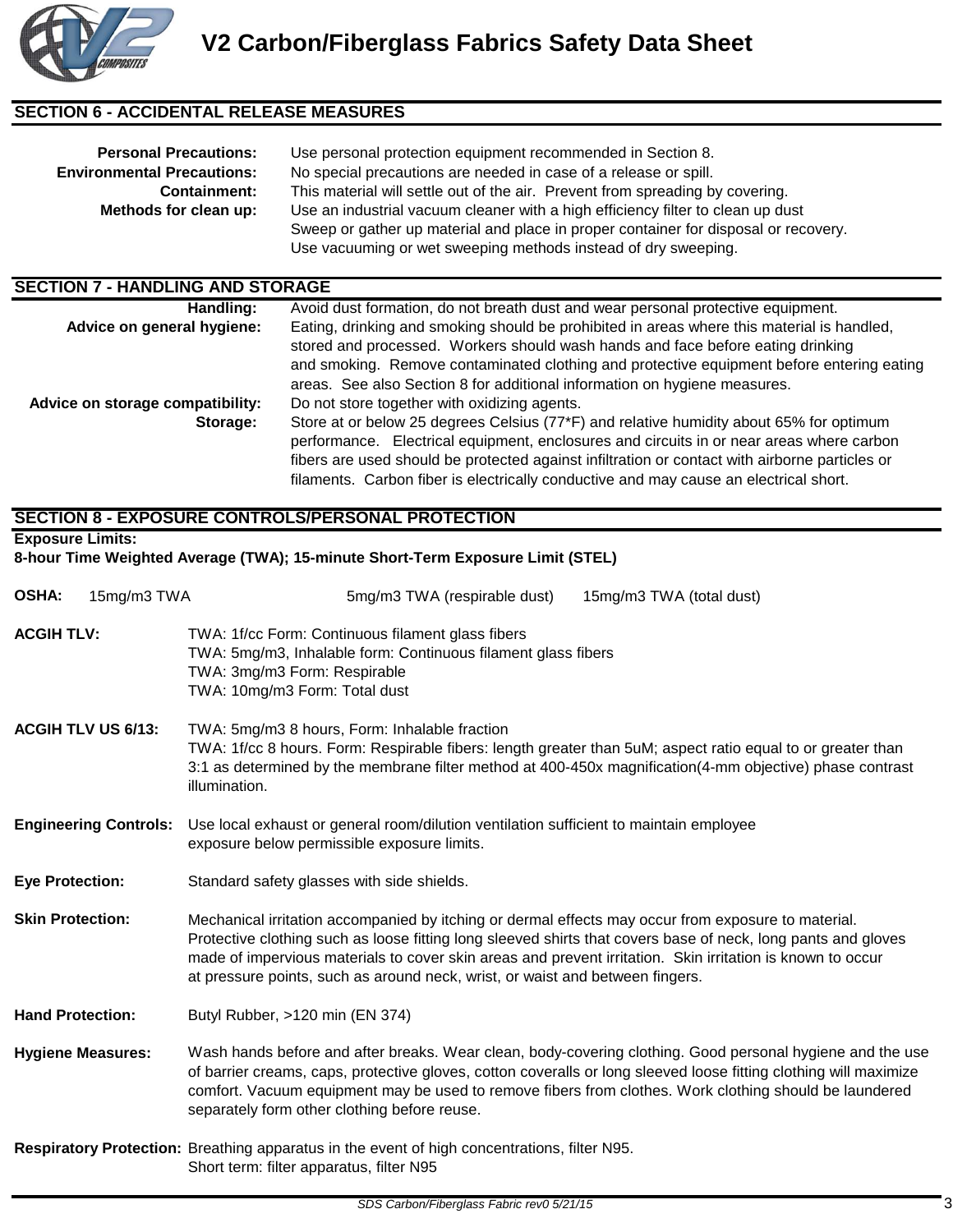

#### **SECTION 9 - PHYSICAL AND CHEMICAL PROPERTIES**

| <b>Physical State:</b>                        | Solid                                         |
|-----------------------------------------------|-----------------------------------------------|
| <b>Appearance/Color:</b>                      | White or off white and/or black               |
| Odor:                                         | Odorless                                      |
| <b>Odor Threshold:</b>                        | NA.                                           |
| <b>Vapor Pressure:</b>                        | NA.                                           |
| <b>Vapor Density:</b>                         | NA.                                           |
| pH:                                           | <b>NA</b>                                     |
| <b>Relative Density:</b>                      | 1.76-1.896(carbon), 2.6-2.7 g/cc(bare glass)  |
| Solubility (wt.% in water):                   | Insoluble                                     |
| <b>Freezing/Melting Point:</b>                | >~1400*F (800*C), 3500 deg C (carbon)         |
| <b>Boiling Point:</b>                         | NA.                                           |
| <b>Flash Point:</b>                           | NA.                                           |
| <b>Evaporation Rate:</b>                      | NA.                                           |
| <b>Flammability:</b>                          | NA.                                           |
| <b>Explosive limits:</b>                      | NA.                                           |
| <b>Partition coefficient: n-octanol/water</b> | NA.                                           |
| <b>Auto Ignition Temp:</b>                    | NA.                                           |
| <b>Decomposition Temp:</b>                    | $>650$ deg C in air, preparation $>290$ deg C |
| <b>Viscosity:</b>                             | NA.                                           |
| <b>Volume % Volatile:</b>                     | none                                          |
| <b>Percent Solid</b>                          | 100                                           |
| <b>Electrically Conductive:</b>               | Yes                                           |

## **SECTION 10 - STABILITY AND REACTIVITY** Reactivity: Stable under proper handling conditions. Avoid reactions with strong oxidizing agents. **Chemical Stability:** This product is stable. **Possible hazardous reactions:** Hazardous reactions will not occur under normal conditions. **Conditions to avoid:** Accumulation of fine dust may entail the risk of a dust explosion in the presence of air. The fine dust from a carbon fiber compound or composite that is cut or formed can create additional dust explosion risk depending on the resin or compounding agent. A process hazard analysis is recommended to determine what, if any, risks are present. **Incompatible materials:** None known. **Hazardous decomposition products**: No hazardous decompostion products will be formed during normal usage of carbon fiber. Complete or partial combustion of the surface coating on "sized" carbon fiber may generate COx, NOx, and/or other trace chemicals. Fiberglass products may release small amouts of acetic acid and other organic materials at elevated temperatures.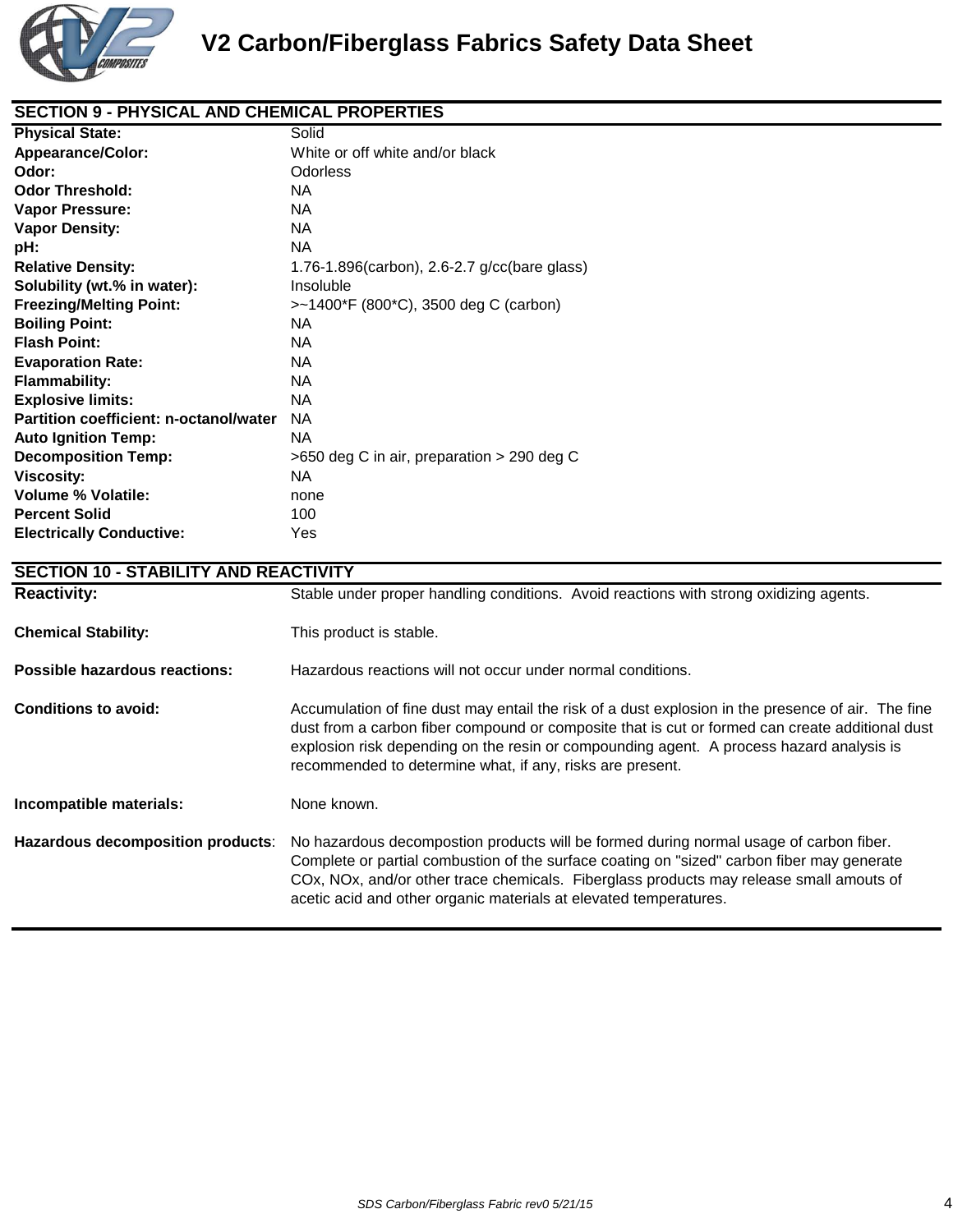

| <b>Acute toxicity:</b>       | No known significant effects or critical hazards. |             |            |  |  |
|------------------------------|---------------------------------------------------|-------------|------------|--|--|
| <b>Irritation/Corrosion:</b> |                                                   |             |            |  |  |
| Skin:                        | No known significant effects or critical hazards. |             |            |  |  |
| Eves:                        | No known significant effects or critical hazards. |             |            |  |  |
| Respiratory:                 | No known significant effects or critical hazards. |             |            |  |  |
| Sensitization:               |                                                   |             |            |  |  |
| Skin:                        | No known significant effects or critical hazards. |             |            |  |  |
| Respiratory:                 | No known significant effects or critical hazards. |             |            |  |  |
| <b>Mutagenicity:</b>         | No known significant effects or critical hazards. |             |            |  |  |
| <b>Carcinogenicity:</b>      | No known significant effects or critical hazards. |             |            |  |  |
| <b>Classification</b>        |                                                   |             |            |  |  |
| Product/ingredient name      | <b>OSHA</b>                                       | <b>IARC</b> | <b>NTP</b> |  |  |

| glass, oxide, chemicals        |                                                                                                  | 3 |                                                                                    |  |  |  |
|--------------------------------|--------------------------------------------------------------------------------------------------|---|------------------------------------------------------------------------------------|--|--|--|
|                                |                                                                                                  |   |                                                                                    |  |  |  |
| <b>Reproductive toxicity:</b>  | No known significant effects or critical hazards.                                                |   |                                                                                    |  |  |  |
| Teratogenicity:                | No known significant effects or critical hazards.                                                |   |                                                                                    |  |  |  |
| Specific target organ toxicity |                                                                                                  |   |                                                                                    |  |  |  |
| (single exposure):             | Not available.                                                                                   |   |                                                                                    |  |  |  |
| Specific target organ toxicity |                                                                                                  |   |                                                                                    |  |  |  |
| (repeated exposure):           | Not available.                                                                                   |   |                                                                                    |  |  |  |
| <b>Target Organs:</b>          | Contains material which may cause damage to the following organs: upper respiratory tract,       |   |                                                                                    |  |  |  |
|                                | skin, and eyes.                                                                                  |   |                                                                                    |  |  |  |
| <b>Aspiration hazard:</b>      | Not available.                                                                                   |   |                                                                                    |  |  |  |
|                                |                                                                                                  |   |                                                                                    |  |  |  |
| Likely routes of exposure      |                                                                                                  |   |                                                                                    |  |  |  |
| Potential acute health effects |                                                                                                  |   |                                                                                    |  |  |  |
| Eye Contact:                   |                                                                                                  |   | Dusts from this product may cause temporary mechanical irritation.                 |  |  |  |
| Inhalation:                    | Dusts from this product may cause temporary mechanical irritation.                               |   |                                                                                    |  |  |  |
| Skin Contact:                  | Dusts from this product may cause mechanical irritation of the nose, throat and respiratory      |   |                                                                                    |  |  |  |
|                                | tract.                                                                                           |   |                                                                                    |  |  |  |
| Ingestion:                     | Although ingestion of this product is not likely to occur in industrial applications, accidental |   |                                                                                    |  |  |  |
|                                |                                                                                                  |   | ingestion may cause illness or irritation of the mouth and gastrointestinal tract. |  |  |  |
| Over-exposure signs/symptoms   |                                                                                                  |   |                                                                                    |  |  |  |
| Eye Contact:                   | No specific data.                                                                                |   |                                                                                    |  |  |  |
| Inhalation:                    | No specific data.                                                                                |   |                                                                                    |  |  |  |
| Skin Contact:                  | No specific data.                                                                                |   |                                                                                    |  |  |  |

Ingestion: No specific data.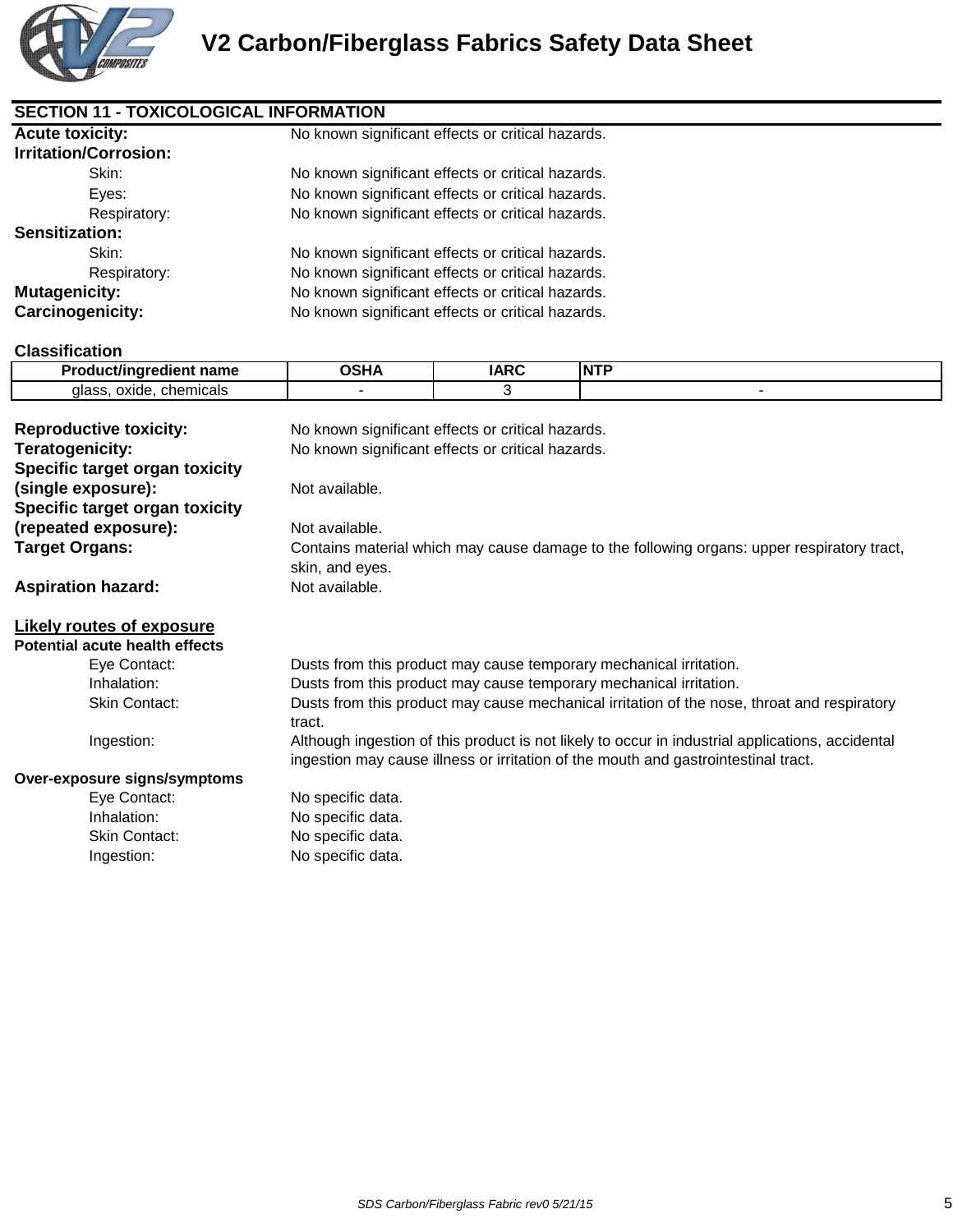

**Short term exposure**

# **V2 Carbon/Fiberglass Fabrics Safety Data Sheet**

#### **Delayed and immediate effects and chronic effects of short and long term exposure**

**SUMMARY:** There are no known health effects from the long term use or contact, with **nonrespirable** continuous filament fibers. As manufactured, the glass fibers in this product are nonrespirable. Nonrespirable fibers cannot reach the deep lung because they have a diameter of greater than 3.5 micrometers. Fibers of this diameter cannot penetrate the narrow, bending passages of the human respiratory tract to reach the lower regions of the lung and thus, have no possibility of causing serious pulmonary damage. Instead, they deposit on the surface of the upper respiratory tract, nose, or pharynx. These fibers are then cleared through normal physiological mechanisms.

Chopped, crushed, or severely mechanically processed fiber glass may contain a very small amount of respirable fibers that could reach the deep lung. The measured airborne concentration of these respirable fibers in areas where severe processing of fiberglass occurred has been shown to be extremely low and well below the TLV. Repeated or prolonged exposure to respirable glass fibers may cause fibrosis, lung cancer and mesolthelioma. PPG fiber glass in the form supplied, does not contain respirable fibers.

Animal Study: In 2000, the Institute of Occupational Medicine (IOM) in Scotland published the results of a long term inhalation study in animals exposed to special application E-glass continuous filament respirable fibers. Animals were exposed to a very high concentration of these respirable fibers (1022 fibers/cc for 5 hours/day, 7 days/week for 52 weeks). Exposure to these microfibers resulted in the development of fibrosis, lung cancer and mesothelioma.

Epidemiology Studies: Two major studies in the US (performed by the University of Pittsburgh) and Europe (performed by the International Agency for Research on Cancer) showed no increase in lung cancer or respiratory disease among people working in fiber glass production facilities. An additional smaller study performed in Canada also did not show an association between exposure of workers to fiber glass and respiratory cancer.

| <b>Acute toxicity estimates:</b>        | Not available.                                    |
|-----------------------------------------|---------------------------------------------------|
| <b>Fertility effects:</b>               | No known significant effects or critical hazards. |
| <b>Delevopmental effects:</b>           | No known significant effects or critical hazards. |
| <b>Teratogenicity:</b>                  | No known significant effects or critical hazards. |
| <b>Mutagenicity:</b>                    | No known significant effects or critical hazards. |
| Carcinogenicity:                        | No known significant effects or critical hazards. |
| General:                                | No known significant effects or critical hazards. |
| <b>Potential Chronic health effects</b> |                                                   |
| <b>Potential delayed effects:</b>       | No known significant effects or critical hazards. |
| Potential immediate effects:            | No known significant effects or critical hazards. |
| Long term exposure                      |                                                   |
| <b>Potential delayed effects:</b>       | No known significant effects or critical hazards. |
| Potential immediate effects:            | No known significant effects or critical hazards. |
| Short term exposure                     |                                                   |

| <b>SECTION 12 - ECOLOGICAL INFORMATION</b>           |               |  |
|------------------------------------------------------|---------------|--|
| <b>Toxicity:</b>                                     | Not available |  |
| <b>Persistence and degradability</b>                 | Not available |  |
| <b>Bioaccumulative Potential</b>                     | Not available |  |
| <b>Mobility in soil</b>                              |               |  |
| Soil/water partition coefficient(Koc): Not available |               |  |
|                                                      |               |  |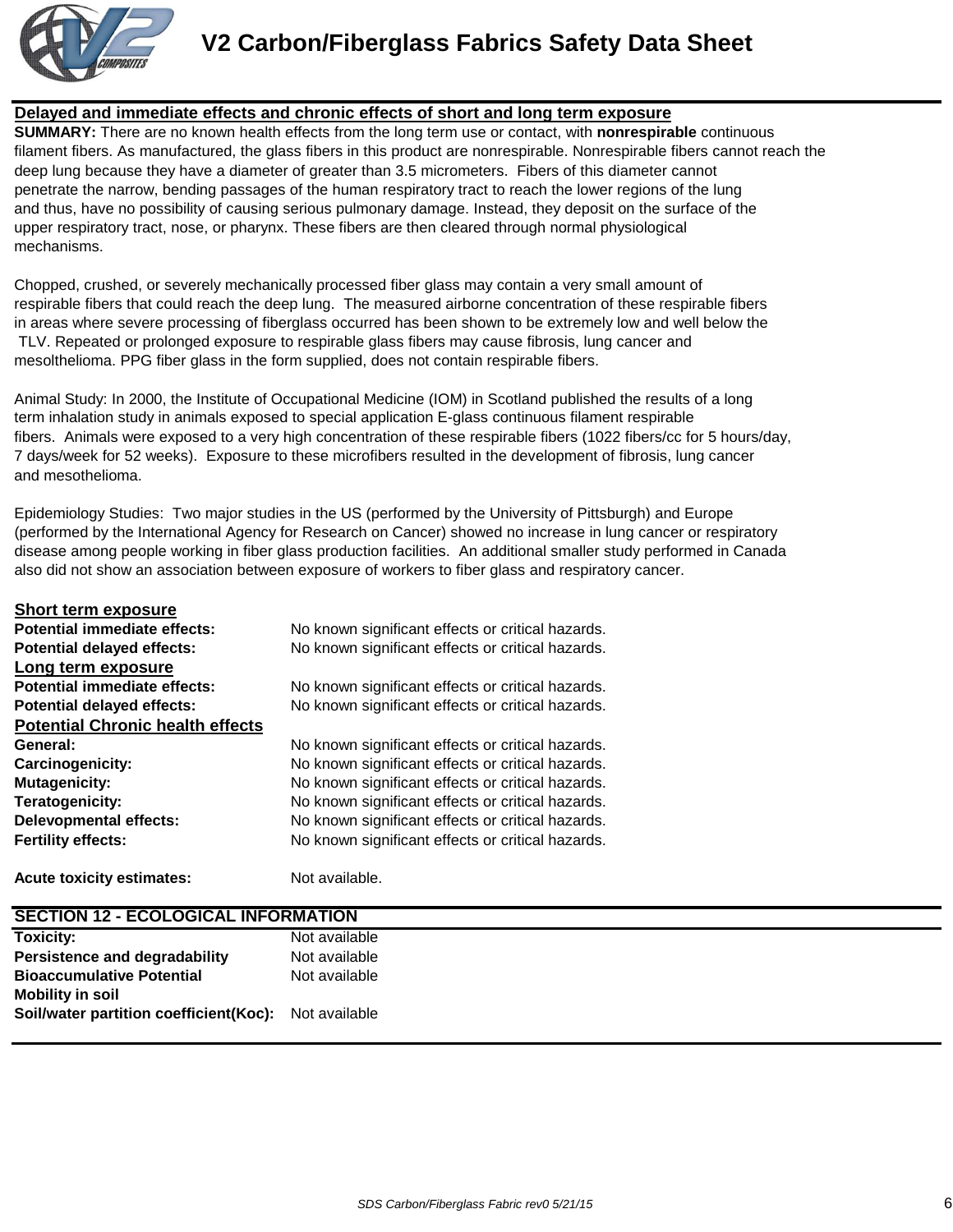

| <b>SECTION 13 - DISPOSABLE CONSIDERATIONS</b>                                                                                      |                                                                                                                                                                                                                                                                                                                                                                                                                                                                                                                                                                                                                                     |
|------------------------------------------------------------------------------------------------------------------------------------|-------------------------------------------------------------------------------------------------------------------------------------------------------------------------------------------------------------------------------------------------------------------------------------------------------------------------------------------------------------------------------------------------------------------------------------------------------------------------------------------------------------------------------------------------------------------------------------------------------------------------------------|
| <b>Disposal Method:</b><br><b>Product:</b><br><b>EU Waste Number:</b><br><b>Contaminated packaging:</b><br><b>EU Waste Number:</b> | The generation of waste should be avoided or minimized wherever possible. Dispose of surplus<br>and non-recyclable products via a licensed waste disposal contractor. Disposal of this product<br>and any by-products should at all times comply with the requirements of environmental<br>protection and waste disposal legislation and any regional local authority requirements.<br>For recycling, consult manufacturer and/or waste disposal centers.<br>160306, 061399<br>Packaging that cannot be cleaned should be disposed of similar to product. Uncontaminated<br>packaging may be taken for recycling.<br>150101, 150102 |
| <b>SECTION 14 - TRANSPORT REGULATIONS</b>                                                                                          |                                                                                                                                                                                                                                                                                                                                                                                                                                                                                                                                                                                                                                     |
| <b>Transport Classification:</b><br><b>Special Precautions for user:</b>                                                           | This product is not classified as a hazardous chemical and not regulated for transport.<br>Transport within user's premises: always transport in closed containers that are upright and<br>secure. Ensure that persons transporting the product know what to do in the event of an<br>accident or spillage.                                                                                                                                                                                                                                                                                                                         |
| <b>SECTION 15 - REGULATORY INFORMATION</b>                                                                                         |                                                                                                                                                                                                                                                                                                                                                                                                                                                                                                                                                                                                                                     |
| <b>UNITED STATES</b><br><b>SARA Title III:</b>                                                                                     | Section 302/304 Extremely Hazardous Substance: None<br>Section 311 Hazardous Categorization: None<br>Section 313 Toxic Chemicals: None                                                                                                                                                                                                                                                                                                                                                                                                                                                                                              |
| <b>USA TSCA:</b>                                                                                                                   | All components are listed or exempted.                                                                                                                                                                                                                                                                                                                                                                                                                                                                                                                                                                                              |
| <b>CERCLA Section 102(a) Hazardous</b>                                                                                             |                                                                                                                                                                                                                                                                                                                                                                                                                                                                                                                                                                                                                                     |
| Substance:                                                                                                                         | None                                                                                                                                                                                                                                                                                                                                                                                                                                                                                                                                                                                                                                |
| <b>RCRA Information:</b>                                                                                                           | Currently, the product is not listed in federal hazardous waste regulations 40 CFR, Part 261.33<br>paragraphs (e) or (f), i.e. chemical products that are considered hazardous if they become<br>wastes. State or local hazardous waste regulations may also apply if they are different from the<br>federal regulation. It is the responisibility of the user of the product to determine at the time of<br>disposal, whether the product meets relevant waste classification and to assure proper disposal.                                                                                                                       |
| <b>Ozone Depletion Information:</b>                                                                                                | This product does not contain or is not manufactured with ozone depleting substances as<br>identified in Title VI, Clean Air Act "Stratospheric Ozone Protection" and the regulations set<br>forth in 40 CFR, Part 82.                                                                                                                                                                                                                                                                                                                                                                                                              |
| <b>Exposure Risk:</b>                                                                                                              | Not determined                                                                                                                                                                                                                                                                                                                                                                                                                                                                                                                                                                                                                      |
| <b>Chemical Safety Report:</b>                                                                                                     | Not determined                                                                                                                                                                                                                                                                                                                                                                                                                                                                                                                                                                                                                      |
| Labeling:                                                                                                                          | All chemicals in this product are included on the TSCA Inventory                                                                                                                                                                                                                                                                                                                                                                                                                                                                                                                                                                    |
| <b>Hazard Symbols:</b>                                                                                                             | None                                                                                                                                                                                                                                                                                                                                                                                                                                                                                                                                                                                                                                |
| R-phrases:                                                                                                                         | R36/37/38 - Irritation to eyes, respiratory system and skin                                                                                                                                                                                                                                                                                                                                                                                                                                                                                                                                                                         |
| S-phrases:                                                                                                                         | S36/37/38 - Wear suitable protective clothing such as gloves, eye and face protection for<br>nuisance dust and skin abrasion protection.                                                                                                                                                                                                                                                                                                                                                                                                                                                                                            |
| <b>Special labeling:</b>                                                                                                           | None                                                                                                                                                                                                                                                                                                                                                                                                                                                                                                                                                                                                                                |
| <b>Authorization, TITLE VII:</b>                                                                                                   | N/A                                                                                                                                                                                                                                                                                                                                                                                                                                                                                                                                                                                                                                 |
| <b>Restrictions:</b>                                                                                                               | None                                                                                                                                                                                                                                                                                                                                                                                                                                                                                                                                                                                                                                |
| <b>TITLE VIII:</b>                                                                                                                 | N/A                                                                                                                                                                                                                                                                                                                                                                                                                                                                                                                                                                                                                                 |
| <b>Transport Regulations:</b>                                                                                                      | IATADGR (2008)                                                                                                                                                                                                                                                                                                                                                                                                                                                                                                                                                                                                                      |